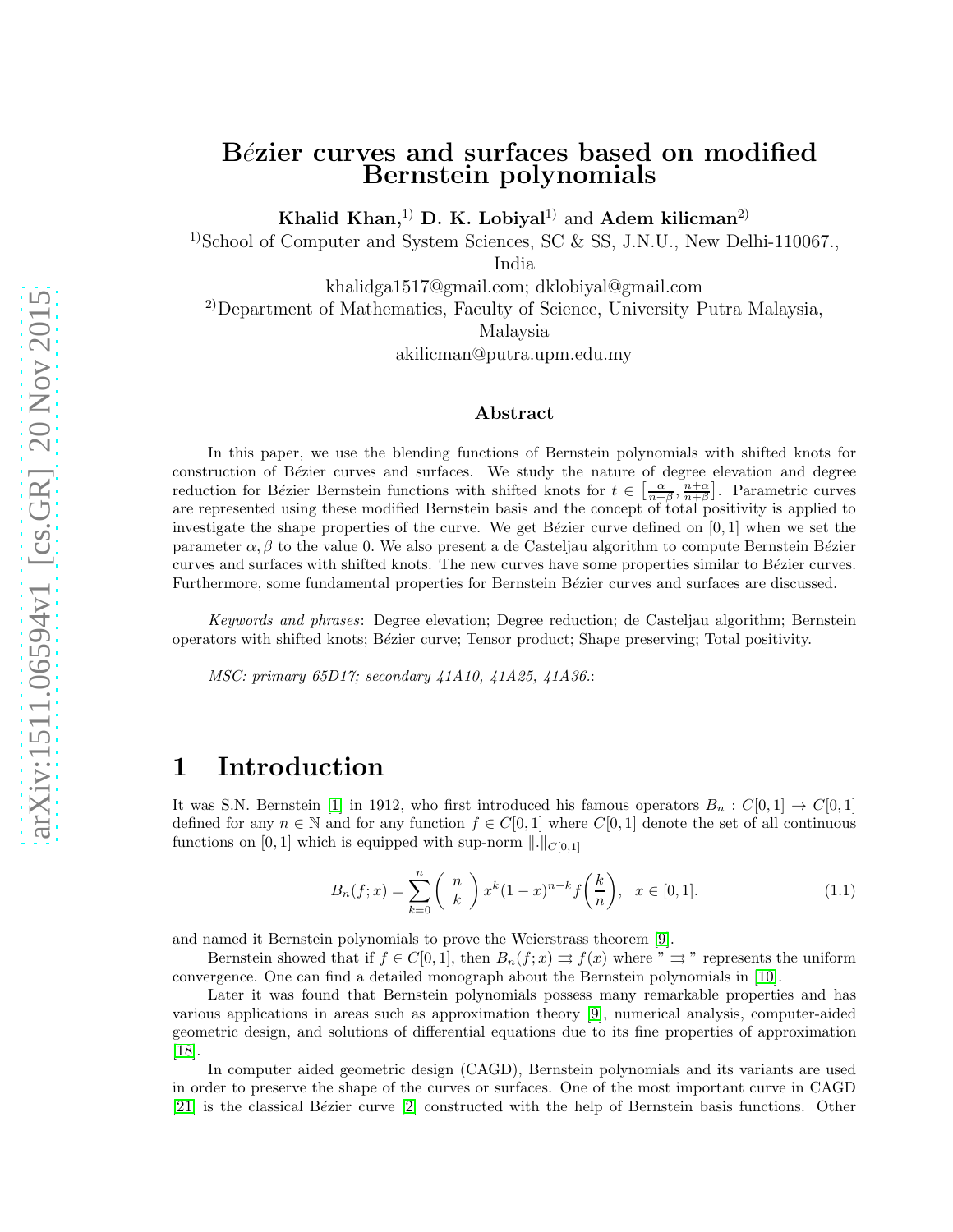works related to different generalization of Bernstein polynomials and bezier curves and surfaces can be found in [\[3,](#page-9-2) [4,](#page-9-3) [5,](#page-9-4) [7,](#page-10-4) [8,](#page-10-5) [11,](#page-10-6) [12,](#page-10-7) [13,](#page-10-8) [14,](#page-10-9) [15,](#page-10-10) [16,](#page-10-11) [18,](#page-10-2) [19,](#page-10-12) [20\]](#page-10-13)

In 1968 Stancu [\[22\]](#page-10-14) showed that the polynomials

<span id="page-1-0"></span>
$$
(P_n^{(\alpha,\beta)}f)(x) = \sum_{k=0}^n \binom{n}{k} x^k (1-x)^{n-k} f\left(\frac{k+\alpha}{n+\beta}\right)
$$
\n(1.2)

converge to continuous function  $f(x)$  uniformly in [0,1] for each real  $\alpha, \beta$  such that  $0 \leq \alpha \leq \beta$ . The polynomials [\(1.2\)](#page-1-0) are called as a Bernstein-Stancu polynomials.

In 2010, Gadjiev and Gorhanalizadeh [\[6\]](#page-10-15) introduced the following construction of Bernstein-Stancu type polynomials with shifted knots:

<span id="page-1-1"></span>
$$
S_{n,\alpha,\beta}(f;x) = \left(\frac{n+\beta_2}{n}\right)^n \sum_{k=0}^n \binom{n}{k} \left(x - \frac{\alpha_2}{n+\beta_2}\right)^k \left(\frac{n+\alpha_2}{n+\beta_2} - x\right)^{n-k} f\left(\frac{k+\alpha_1}{n+\beta_1}\right) \tag{1.3}
$$

where  $\frac{\alpha_2}{n+\beta_2} \leq x \leq \frac{n+\alpha_2}{n+\beta_2}$  and  $\alpha_k, \beta_k$   $(k = 1, 2)$  are positive real numbers provided  $0 \leq \alpha_1 \leq \alpha_2 \leq \beta_1 \leq \beta_2$ . It is clear that for  $\alpha_2 = \beta_2 = 0$ , then polynomials [\(1.3\)](#page-1-1) turn into the Bernstein-Stancu polynomials [\(1.2\)](#page-1-0) and if  $\alpha_1 = \alpha_2 = \beta_1 = \beta_2 = 0$  then these polynomials turn into the classical Bernstein polynomials.

In recent years, generalization of the Bézier curve with shape parameters has received continuous attention. Several authors were concerned with the problem of changing the shape of curves and surfaces, while keeping the control polygon unchanged and thus they generalized the Bézier curves in [\[7,](#page-10-4) [8,](#page-10-5) [17,](#page-10-16) [18\]](#page-10-2).

The outline of this paper is as follow: Section 2 introduces a modified Bernstein functions with shifted knots  $G_{n,\alpha,\beta}^k$  and their Properties. Section 3 introduces degree elevation and degree reduction properties for these modified Bernstein functions. Section 3.2 introduces a de Casteljau algorithm for  $G_{n,\alpha,\beta}^k$ . In Section 4 we define a tensor product patch based on algorithm 1 and its geometric properties as well as a degree elevation technique are investigated. Furthermore tensor product of Bézier surfaces on  $\left[\frac{\alpha}{n+\beta}, \frac{n+\alpha}{n+\beta}\right] \times \left[\frac{\alpha}{n+\beta}, \frac{n+\alpha}{n+\beta}\right]$  for Bernstein polynomials with shifted knots are introduced and its properties that is inherited from the univariate case are being discussed.

In next section, we construct basis functions with shifted knots with the help of [\(1.3\)](#page-1-1).

### 2 Bernstein functions with shifted knots

The Bernstein functions with shifted knots is defined as follows

<span id="page-1-2"></span>
$$
G_{n,\alpha,\beta}^{k}(t) = \binom{n}{k} \left(\frac{n+\beta}{n}\right)^{n} \left(t - \frac{\alpha}{n+\beta}\right)^{k} \left(\frac{n+\alpha}{n+\beta} - t\right)^{n-k}
$$
(2.1)

where  $\frac{\alpha}{n+\beta} \le t \le \frac{n+\alpha}{n+\beta}$  and  $\alpha, \beta$  are positive real numbers provided  $0 \le \alpha \le \beta$ .

#### 2.1 Properties of the Bernstein functions with shifted knots

Theorem 2.1 *The Bernstein functions with shifted knots possess the following properties:*

(1.) Non-negativity: 
$$
G_{n,\alpha,\beta}^k
$$
  $(t) \ge 0$   $k = 0, 1, ..., n$ ,  $t \in \left[\frac{\alpha}{n+\beta}, \frac{n+\alpha}{n+\beta}\right]$ .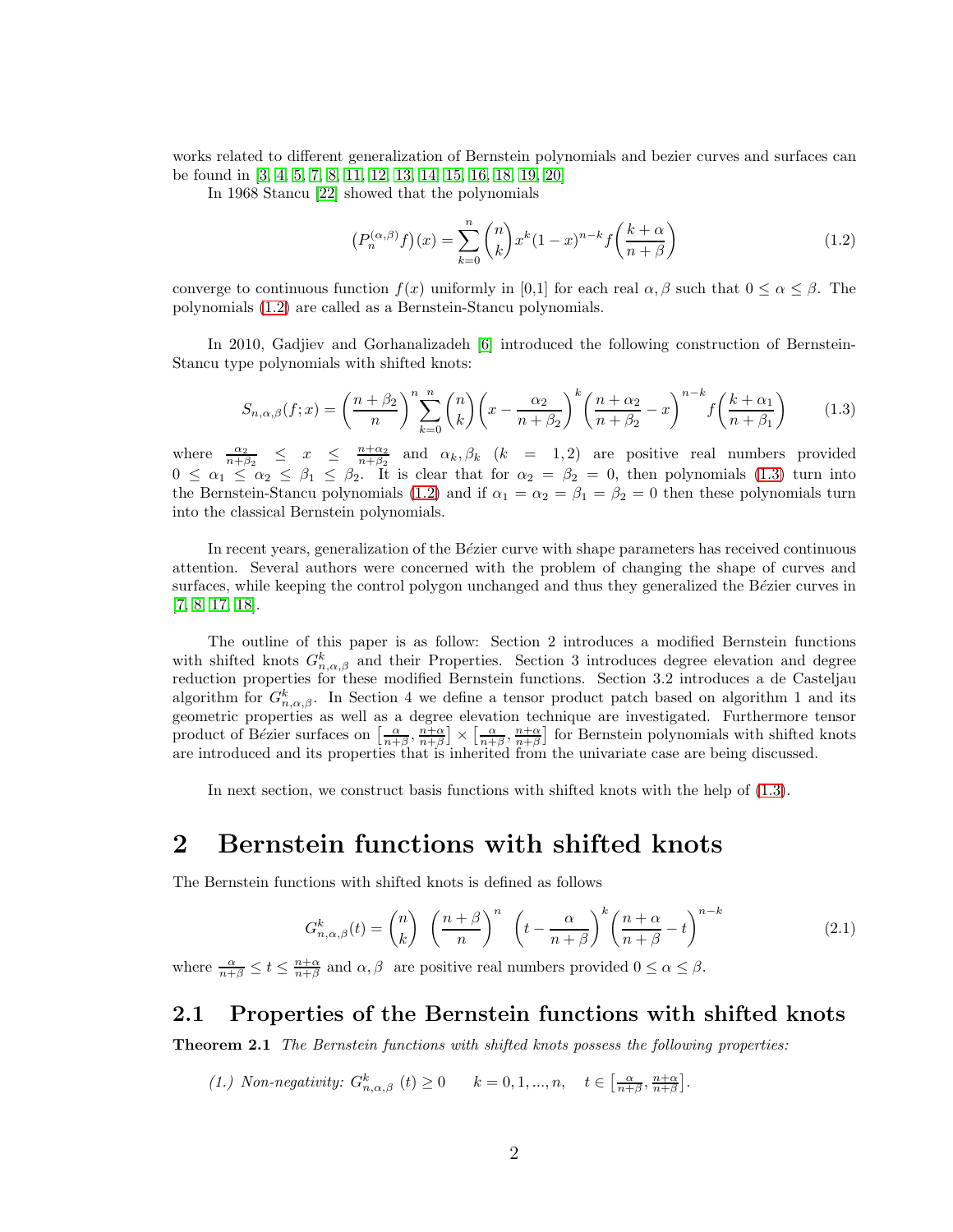*(2.)Partition of unity:*

$$
\sum_{k=0}^{n} G_{n,\alpha,\beta}^{k} (t) = 1, \quad \text{ for every } t \in \left[\frac{\alpha}{n+\beta}, \frac{n+\alpha}{n+\beta}\right].
$$

*(3.) End-point interpolation property holds:*

$$
G_{n,\alpha,\beta}^{k} \left(\frac{\alpha}{n+\beta}\right) = \begin{cases} 1, & \text{if } k = 0 \\ 0, & k \neq 0 \end{cases}
$$

$$
G_{n,\alpha,\beta}^{k} \left(\frac{n+\alpha}{n+\beta}\right) = \begin{cases} 1, & \text{if } k = n \\ 0, & k \neq n \end{cases}
$$

*clearly both sided end point interpolation property holds.*

(4.) Reducibility: when  $\alpha = \beta = 0$  formula [\(2](#page-1-2).1) reduces to the classical Bernstein bases on [0, 1].

**Proof:** All these property can be deduced easily from equation  $(2.1)$ .



<span id="page-2-0"></span>Figure 1: 'Cubic Bezier blending functions with shifted knots'

Fig. [1](#page-2-0) shows the modified Bernstein basis functions of degree 3 with shifted knots for  $\alpha = 4, \beta = 6$ . Here we can observe that sum of blending fuctions is always unity and also satisfies end point interpolation property. In case  $\alpha = \beta = 0$ , it turns out to be classical Bernstein basis on [0, 1] which is shown in Fig. [2](#page-3-0).

Apart from the basic properties above, the Bernstein functions with shifted knots also satisfy some recurrence relations, as for the classical Bernstein basis.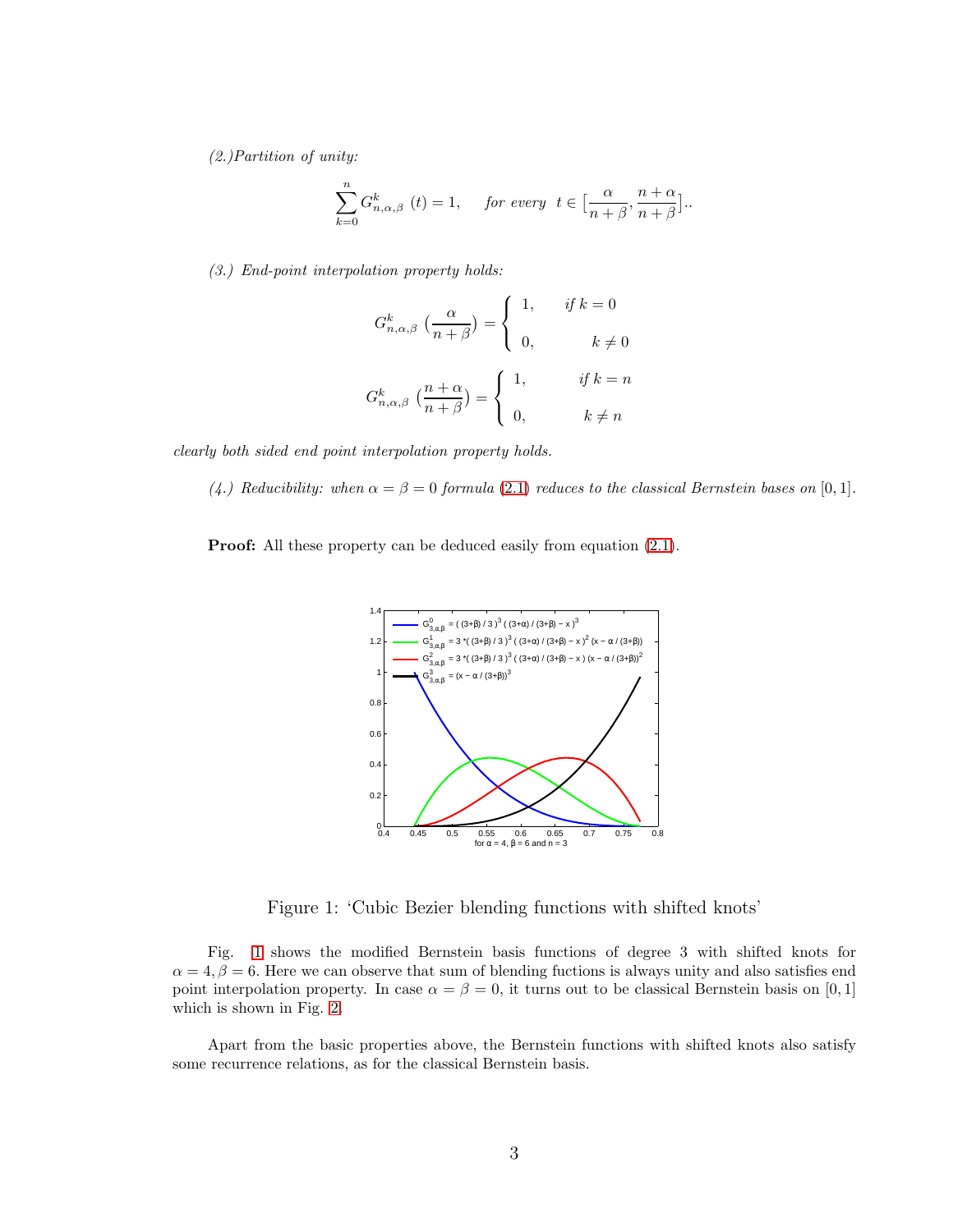

<span id="page-3-0"></span>Figure 2: 'Cubic Bezier blending functions'

# 3 Degree elevation and reduction for Bernstein functions with shifted knots

Technique of degree elevation has been used to increase the flexibility of a given curve. A degree elevation algorithm calculates a new set of control points by choosing a convex combination of the old set of control points which retains the old end points. For this purpose, the identities  $(3.1),(3.2)$  $(3.1),(3.2)$ and Theorem [\(3.1\)](#page-4-0) are useful.

#### Degree elevation

<span id="page-3-1"></span>
$$
\left(\frac{n+\alpha}{n+\beta} - t\right) G_{n,\alpha,\beta}^k\left(t\right) = \left(\frac{n+1-k}{n+1}\right) \left(\frac{n}{n+\beta}\right) G_{n+1,\alpha,\beta}^k\left(t\right) \tag{3.1}
$$

and

<span id="page-3-2"></span>
$$
\left(t - \frac{\alpha}{n+\beta}\right) G_{n,\alpha,\beta}^k = \left(\frac{n}{n+\beta}\right) \left(\frac{k+1}{n+1}\right) G_{n+1,\alpha,\beta}^{k+1}
$$
\n(3.2)

Proof:

Consider

$$
\left(\frac{n+\alpha}{n+\beta}-t\right)G_{n,\alpha,\beta}^{k} = \left(\frac{n+\alpha}{n+\beta}-t\right)\left\{\binom{n}{k}\right\}\left(\frac{n+\beta}{n}\right)^{n}\left(t-\frac{\alpha}{n+\beta}\right)^{k}\left(\frac{n+\alpha}{n+\beta}-t\right)^{n-k}\right\}
$$

$$
\left(\frac{n+\alpha}{n+\beta}-t\right)G_{n,\alpha,\beta}^{k} = \left\{\frac{\binom{n}{k}}{\binom{n+1}{k}}\binom{n+1}{k}\left(\frac{n+\beta}{n}\right)^{n}\left(t-\frac{\alpha}{n+\beta}\right)^{k}\left(\frac{n+\alpha}{n+\beta}-t\right)^{n-k+1}\right\}
$$

$$
\left(\frac{n+\alpha}{n+\beta}-t\right)G_{n,\alpha,\beta}^{k} = \left\{\frac{\binom{n}{k}}{\binom{n+1}{k}}\left(\frac{n}{n+\beta}\right)G_{n+1,\alpha,\beta}^{k}(t)
$$

$$
\left(\frac{n+\alpha}{n+\beta}-t\right)G_{n,\alpha,\beta}^{k} = \left(\frac{n+1-k}{n+1}\right)\left(\frac{n}{n+\beta}\right)G_{n+1,\alpha,\beta}^{k}(t).
$$

Similarly for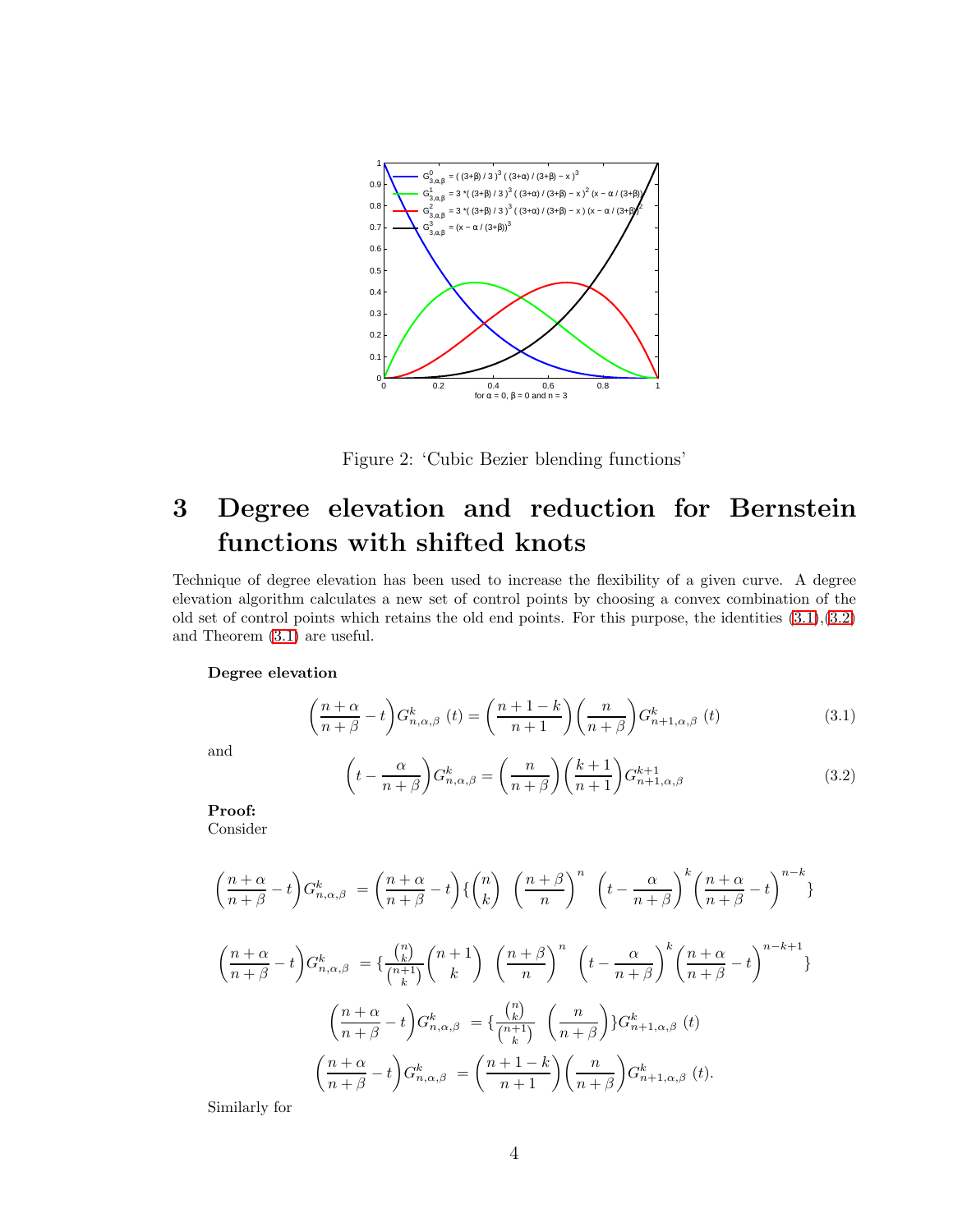$$
\left(t - \frac{\alpha}{n+\beta}\right) G_{n,\alpha,\beta}^{k} = \left(\frac{n}{n+\beta}\right) \left(\frac{k+1}{n+1}\right) G_{n+1,\alpha,\beta}^{k+1}
$$
\n
$$
\left(t - \frac{\alpha}{n+\beta}\right) G_{n,\alpha,\beta}^{k} = \left(x - \frac{\alpha}{n+\beta}\right) \left\{\binom{n}{k}\right\} \left(\frac{n+\beta}{n}\right)^{n} \left(t - \frac{\alpha}{n+\beta}\right)^{k} \left(\frac{n+\alpha}{n+\beta} - t\right)^{n-k} \right\}
$$
\n
$$
\left(t - \frac{\alpha}{n+\beta}\right) G_{n,\alpha,\beta}^{k} = \left(x - \frac{\alpha}{n+\beta}\right) \left\{\binom{n}{k}\right\} \left(\frac{n+\beta}{n}\right)^{n} \left(t - \frac{\alpha}{n+\beta}\right)^{k} \left(\frac{n+\alpha}{n+\beta} - t\right)^{n-k} \right\}
$$
\n
$$
= \binom{n}{k} \left(\frac{n+\beta}{n}\right)^{n} \left(t - \frac{\alpha}{n+\beta}\right)^{k+1} \left(\frac{n+\alpha}{n+\beta} - t\right)^{n-k}
$$
\n
$$
= \frac{\binom{n}{k}}{\binom{n+1}{k+1}} \left(\frac{n+\beta}{k+1}\right) \left(\frac{n+\beta}{n}\right)^{n} \left(t - \frac{\alpha}{n+\beta}\right)^{k+1} \left(\frac{n+\alpha}{n+\beta} - t\right)^{n-k}
$$
\n
$$
= \left(\frac{n}{n+\beta}\right) \left(\frac{k+1}{n+1}\right) G_{n+1,\alpha,\beta}^{k+1}
$$

<span id="page-4-0"></span>Theorem 3.1 *Each Bernstein functions with shifted knots of degree n is a linear combination of two Bernstein functions with shifted knots of degree*  $n + 1$ :

$$
G_{n,\alpha,\beta}^{k} (t) = \left(\frac{n+1-k}{n+1}\right) G_{n+1,\alpha,\beta}^{k} (t) + \left(\frac{k+1}{n+1}\right) G_{n+1,\alpha,\beta}^{k+1} (t)
$$
\n(3.3)

*where*

 $\frac{\alpha}{n+\beta} \le t \le \frac{n+\alpha}{n+\beta}$  and  $\alpha, \beta$  are positive real numbers satisfying  $0 \le \alpha \le \beta$ .

Proof:

$$
\left(\frac{n}{n+\beta}\right) G_{n,\alpha,\beta}^{k}(t) = G_{n,\alpha,\beta}^{k}\left(\frac{n+\alpha}{n+\beta} - t + \left\{t - \frac{\alpha}{n+\beta}\right\}\right)
$$

$$
\left(\frac{n}{n+\beta}\right) G_{n,\alpha,\beta}^{k}(t) = \left(\frac{n+\alpha}{n+\beta} - t\right) G_{n,\alpha,\beta}^{k}(t) + \left(t - \frac{\alpha}{n+\beta}\right) G_{n,\alpha,\beta}^{k}(t)
$$

on using equation  $(3.1), (3.2)$  $(3.1), (3.2)$  $(3.1), (3.2)$  $(3.1), (3.2)$ , we can easily get

$$
G_{n,\alpha,\beta}^{k} (t) = \left(\frac{n+1-k}{n+1}\right) G_{n+1,\alpha,\beta}^{k} (t) + \left(\frac{k+1}{n+1}\right) G_{n+1,\alpha,\beta}^{k+1} (t)
$$

<span id="page-4-1"></span>Theorem 3.2 *Each Bernstein functions with shifted knots of degree n is a linear combination of two Bernstein functions with shifted knots of degree*  $n - 1$ :

$$
G_{n,\alpha,\beta}^{k}(t) = \frac{n+\beta}{n} \left( t - \frac{\alpha}{n+\beta} \right) G_{n-1,\alpha,\beta}^{k-1}(t) + \frac{n+\beta}{n} \left( \frac{n+\alpha}{n+\beta} - t \right) G_{n-1,\alpha,\beta}^{k}(t) \tag{3.4}
$$

*where*

 $\frac{\alpha}{n+\beta} \le t \le \frac{n+\alpha}{n+\beta}$  and  $\alpha, \beta$  are positive real numbers satisfying  $0 \le \alpha \le \beta$ .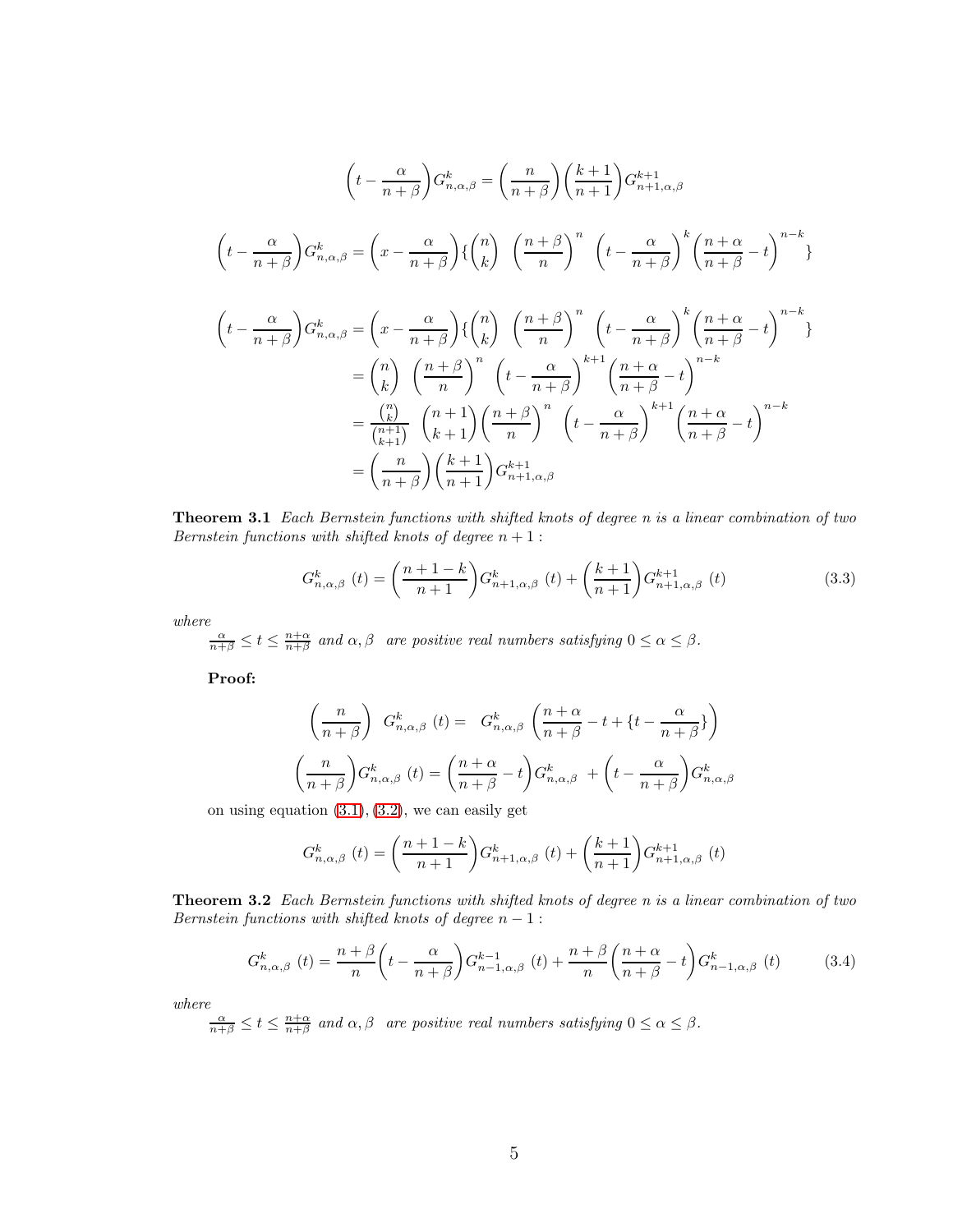Proof On using Pascal's type relation i.e , we get

$$
G_{n,\alpha,\beta}^{k}(t) = {n \choose k} \left(\frac{n+\beta}{n}\right)^{n} \left(t - \frac{\alpha}{n+\beta}\right)^{k} \left(\frac{n+\alpha}{n+\beta} - t\right)^{n-k}
$$
  
\n
$$
= \left\{{n-1 \choose k-1} + {n-1 \choose k}\right\} \left(\frac{n+\beta}{n}\right)^{n} \left(t - \frac{\alpha}{n+\beta}\right)^{k} \left(\frac{n+\alpha}{n+\beta} - t\right)^{n-k}
$$
  
\n
$$
= {n-1 \choose k-1} \left(\frac{n+\beta}{n}\right)^{n} \left(t - \frac{\alpha}{n+\beta}\right)^{k} \left(\frac{n+\alpha}{n+\beta} - t\right)^{n-k}
$$
  
\n
$$
+ {n-1 \choose k} \left(\frac{n+\beta}{n}\right)^{n} \left(t - \frac{\alpha}{n+\beta}\right)^{k} \left(\frac{n+\alpha}{n+\beta} - x\right)^{n-k}
$$
  
\n
$$
= \frac{n+\beta}{n} \left(t - \frac{\alpha}{n+\beta}\right) G_{n-1,\alpha,\beta}^{k-1}(t) + \frac{n+\beta}{n} \left(\frac{n+\alpha}{n+\beta} - t\right) G_{n-1,\alpha,\beta}^{k}(t)
$$

Theorem 3.3 *The end-point property of derivative:*

$$
\mathbf{P}'(\frac{\alpha}{n+\beta}) = (n+\beta)(\mathbf{P_1} - \mathbf{P_0})\left(\frac{n-1+\beta}{n-1}\right)^{n-1}\left(\frac{n-1+\alpha}{n-1+\beta} - \frac{\alpha}{n+\beta}\right)^{n-1-k}
$$
(3.5)

$$
\mathbf{P}'(\frac{n+\alpha}{n+\beta}) = (n+\beta)(\mathbf{P_n} - \mathbf{P_{n-1}}) \left(\frac{n-1+\beta}{n-1}\right)^{n-1} \left(\frac{n+\alpha}{n+\beta} - \frac{\alpha}{n-1+\beta}\right)^{n-1}
$$
(3.6)

*i.e. Bernstein-Bézier curves with shifted knots are tangent to fore-and-aft edges of its control polygon at end points.*

Proof: Let

$$
\mathbf{P}(t) = \sum_{k=0}^{n} \mathbf{P_k} G_{n,\alpha,\beta}^k(t)
$$
  
= 
$$
\sum_{k=0}^{n} \mathbf{P_k} {n \choose k} \left(\frac{n+\beta}{n}\right)^n \left(t - \frac{\alpha}{n+\beta}\right)^k \left(\frac{n+\alpha}{n+\beta} - t\right)^{n-k}
$$
  
= 
$$
\mathbf{V}(t)
$$

or

$$
\mathbf{P}(t) = \mathbf{V}(t)
$$

then on differentiating both hand side with respect to 't', we have

$$
\mathbf{P}'(t) = \mathbf{V}'(t).
$$

Let

$$
A_k^n(t) = \binom{n}{k} \left(\frac{n+\beta}{n}\right)^n \left(t - \frac{\alpha}{n+\beta}\right)^k \left(\frac{n+\alpha}{n+\beta} - t\right)^{n-k}
$$

then

$$
\mathbf{V}(t) = \sum_{k=0}^{n} \mathbf{P}_{\mathbf{k}} A_k^n(t)
$$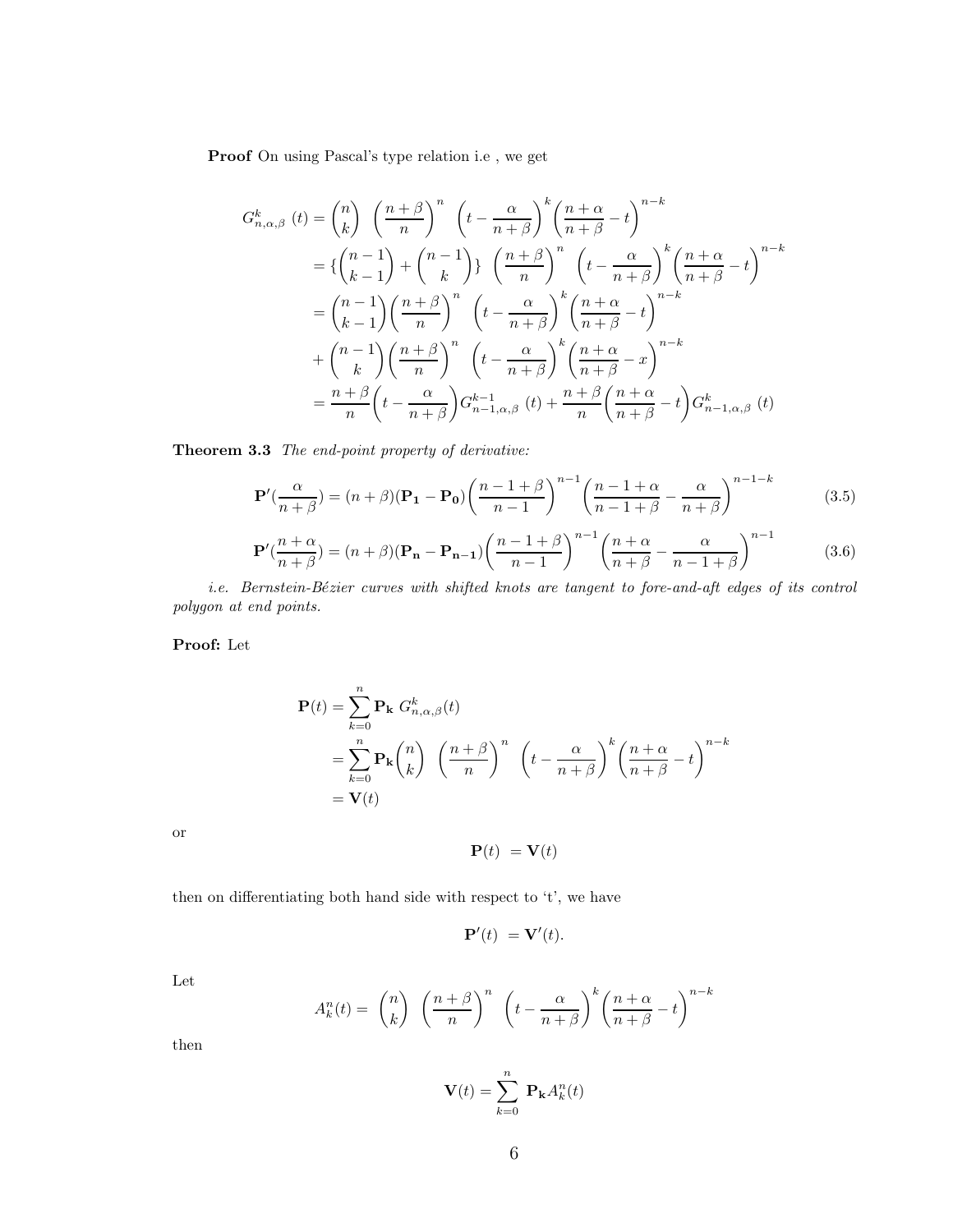$$
(A_k^n(t)' = {n \choose k} \left(\frac{n+\beta}{n}\right)^n k \left(t - \frac{\alpha}{n+\beta}\right)^{k-1} \left(\frac{n+\alpha}{n+\beta} - t\right)^{n-k}
$$

$$
- {n \choose k} \left(\frac{n+\beta}{n}\right)^n \left(t - \frac{\alpha}{n+\beta}\right)^k (n-k) \left(\frac{n+\alpha}{n+\beta} - t\right)^{n-k-1}
$$

$$
= (n+\beta) \{A_{k-1}^{n-1}(t) - A_k^{n-1}(t)\}
$$

which implies

$$
\mathbf{V}'(t) = \sum_{k=0}^{n} \mathbf{P}_{k}(A_{k}^{n}(t)')
$$

Now

$$
\mathbf{V}'(\frac{\alpha}{n+\beta}) = \mathbf{P}'(\frac{\alpha}{n+\beta}) = (n+\beta)(\mathbf{P_1} - \mathbf{P_0})A_0^{n-1}(t)
$$

and

$$
\mathbf{P}'(\frac{\alpha}{n+\beta}) = (n+\beta)(\mathbf{P_1} - \mathbf{P_0})\left(\frac{n-1+\beta}{n-1}\right)^{n-1}\left(\frac{n-1+\alpha}{n-1+\beta} - \frac{\alpha}{n+\beta}\right)^{n-1-k}
$$

Similarly after some computation, we have

$$
\mathbf{V}'(\frac{n+\alpha}{n+\beta}) = \mathbf{P}'(\frac{n+\alpha}{n+\beta}) = (n+\beta)(\mathbf{P_n} - \mathbf{P_{n-1}})A_{k-1}^{n-1}(\frac{n+\alpha}{n+\beta}))
$$

$$
\mathbf{P}'(\frac{n+\alpha}{n+\beta}) = (n+\beta)(\mathbf{P_n} - \mathbf{P_{n-1}}) \left(\frac{n-1+\beta}{n-1}\right)^{n-1} \left(\frac{n+\alpha}{n+\beta} - \frac{\alpha}{n-1+\beta}\right)^{n-1}
$$

### 3.1 Degree elevation for Bézier curves with shifted knots

Bézier curves with shifted knots have a degree elevation algorithm that is similar to that possessed by the classical Bézier curves. Using the technique of degree elevation, we can increase the flexibility of a given curve.

$$
\mathbf{P}(t) = \sum_{k=0}^{n} \mathbf{P}_{\mathbf{k}} \ G_{n,\alpha,\beta}^{k} \ (t)
$$

$$
\mathbf{P}(t) = \sum_{k=0}^{n+1} \mathbf{P}_{\mathbf{k}}^{*} \ G_{n+1,\alpha,\beta}^{k} \ (t),
$$

where

<span id="page-6-0"></span>
$$
\mathbf{P}^*_{\mathbf{k}} = \left(1 - \frac{n+1-k}{n+1}\right) \mathbf{P}_{\mathbf{k}-1} + \left(\frac{k}{n+1}\right) \mathbf{P}_{\mathbf{k}} \tag{3.7}
$$

The statement above can be derived from Theorem [3.1.](#page-4-0) When  $\alpha = \beta = 0$  formula [3.7](#page-6-0) reduce to the degree evaluation formula of the Bézier curves. If we let  $P = (P_0, P_1, ..., P_n)^T$  denote the vector of control points of the initial Bézier curve of degree n, and  $\mathbf{P}^{(1)} = (P_0^*, P_1^*, ..., P_{n+1}^*)$  the vector of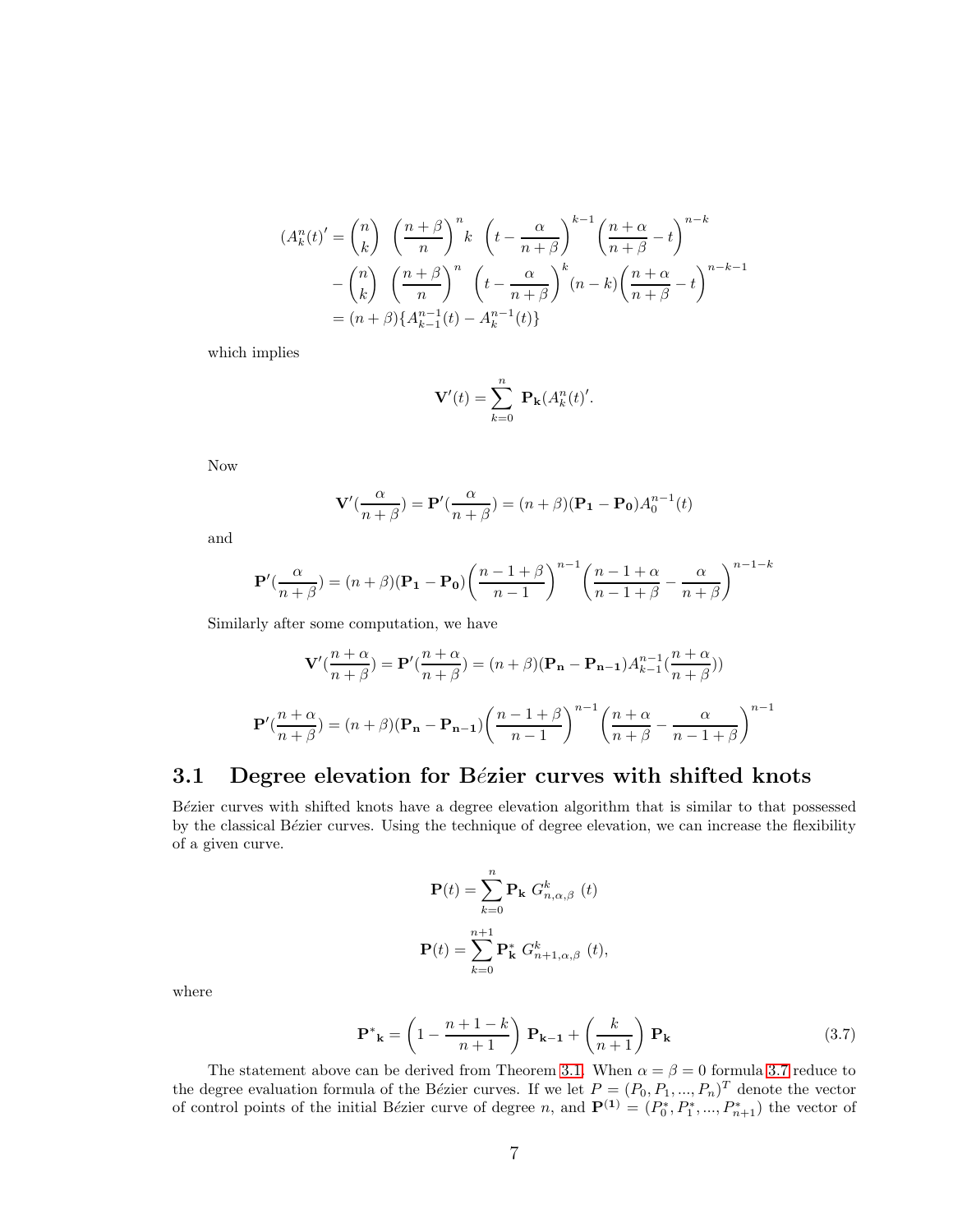control points of the degree elevated Bézier curve of degree  $n + 1$ , then we can represent the degree elevation procedure as:

$$
\mathbf{P}^{(1)} = T_{n+1}\mathbf{P},
$$

where

$$
T_{n+1} = \frac{1}{n+1} \begin{bmatrix} n+1 & 0 & \dots & 0 & 0 \\ n+1-n & n & \dots & 0 & 0 \\ \vdots & \vdots & \ddots & \vdots & \vdots \\ 0 & \dots & n+1-2 & 2 & 0 \\ 0 & 0 & \dots & n+1-1 & 1 \\ 0 & 0 & \dots & 0 & n+1 \end{bmatrix}_{(n+2)\times(n+1)}
$$

For any  $l \in \mathbb{N}$ , the vector of control points of the degree elevated Bézier curves of degree  $n+l$  is:  $\mathbf{P}^{(1)} = T_{n+l} T_{n+2} \dots T_{n+1} \mathbf{P}$ . As  $l \longrightarrow \infty$ , the control polygon  $\mathbf{P}^{(1)}$  converges to a Bézier curve.

#### 3.2 de Casteljau algorithm:

Bézier curves with shifted knots of degree  $n$  can be written as two kinds of linear combination of two Bézier curves with shifted knots of degree  $n - 1$ , and we can get the two selectable algorithms to evaluate Bézier curves with shifted knots. The algorithms can be expressed as:

Algorithm 1.

<span id="page-7-0"></span>
$$
\begin{cases}\n\mathbf{P_i^0}(t) \equiv \mathbf{P_i^0} \equiv \mathbf{P_i} \quad i = 0, 1, 2, \dots, n \\
\mathbf{P_i^r}(t) = \frac{n+\beta}{n} \left( t - \frac{\alpha}{n+\beta} \right) \mathbf{P_{i+1}^{r-1}}(t) + \frac{n+\beta}{n} \left( \frac{n+\alpha}{n+\beta} - t \right) \mathbf{P_i^{r-1}}(t) \\
r = 1, \dots, n, \quad i = 0, 1, 2, \dots, n-r, \quad \frac{\alpha}{n+\beta} \le t \le \frac{n+\alpha}{n+\beta}, \quad 0 \le \alpha \le \beta.\n\end{cases}
$$
\n(3.8)

Then

<span id="page-7-1"></span>
$$
\mathbf{P}(t) = \sum_{i=0}^{n-1} \mathbf{P}_i^1(t) = \dots = \sum \mathbf{P}_i^r(t) \ b_{p,q}^{i,n-r}(t) = \dots = \mathbf{P}_0^n \ (t)
$$
 (3.9)

It is clear that the results can be obtained from Theorem [\(3.2\)](#page-4-1). When  $\alpha = \beta = 0$ , formula [\(3.8\)](#page-7-0) and [\(3.9\)](#page-7-1) recover the de Casteljau algorithms of classical Bézier curves. Let  $P^0 = (P_0, P_1, ..., P_n)^T$ ,  $P^r = (P_0^r, P_1^r, \dots, P_{n-r}^r)^T$ , then de Casteljau algorithm can be expressed as:

#### Algorithm 2.

<span id="page-7-2"></span>
$$
\mathbf{P}^{\mathbf{r}}(t) = M_r(t) \dots M_2(t) M_1(t) \mathbf{P}^{\mathbf{0}} \tag{3.10}
$$

where  $M_r(t)$  is a  $(n - r + 1) \times (n - r + 2)$  matrix and

$$
M_r(t) = \frac{n+\beta}{n} \begin{bmatrix} \left(\frac{n+\alpha}{n+\beta} - t\right) & \left(t - \frac{\alpha}{n+\beta}\right) & \dots & 0 & 0\\ 0 & \left(\frac{n+\alpha}{n+\beta} - t\right) & \left(t - \frac{\alpha}{n+\beta}\right) & 0 & 0\\ \vdots & \vdots & \ddots & \vdots & \vdots\\ 0 & \dots & \left(\frac{n+\alpha}{n+\beta} - t\right) & \left(t - \frac{\alpha}{n+\beta}\right) & 0\\ 0 & 0 & \dots & \left(\frac{n+\alpha}{n+\beta} - t\right) & \left(t - \frac{\alpha}{n+\beta}\right) \end{bmatrix}
$$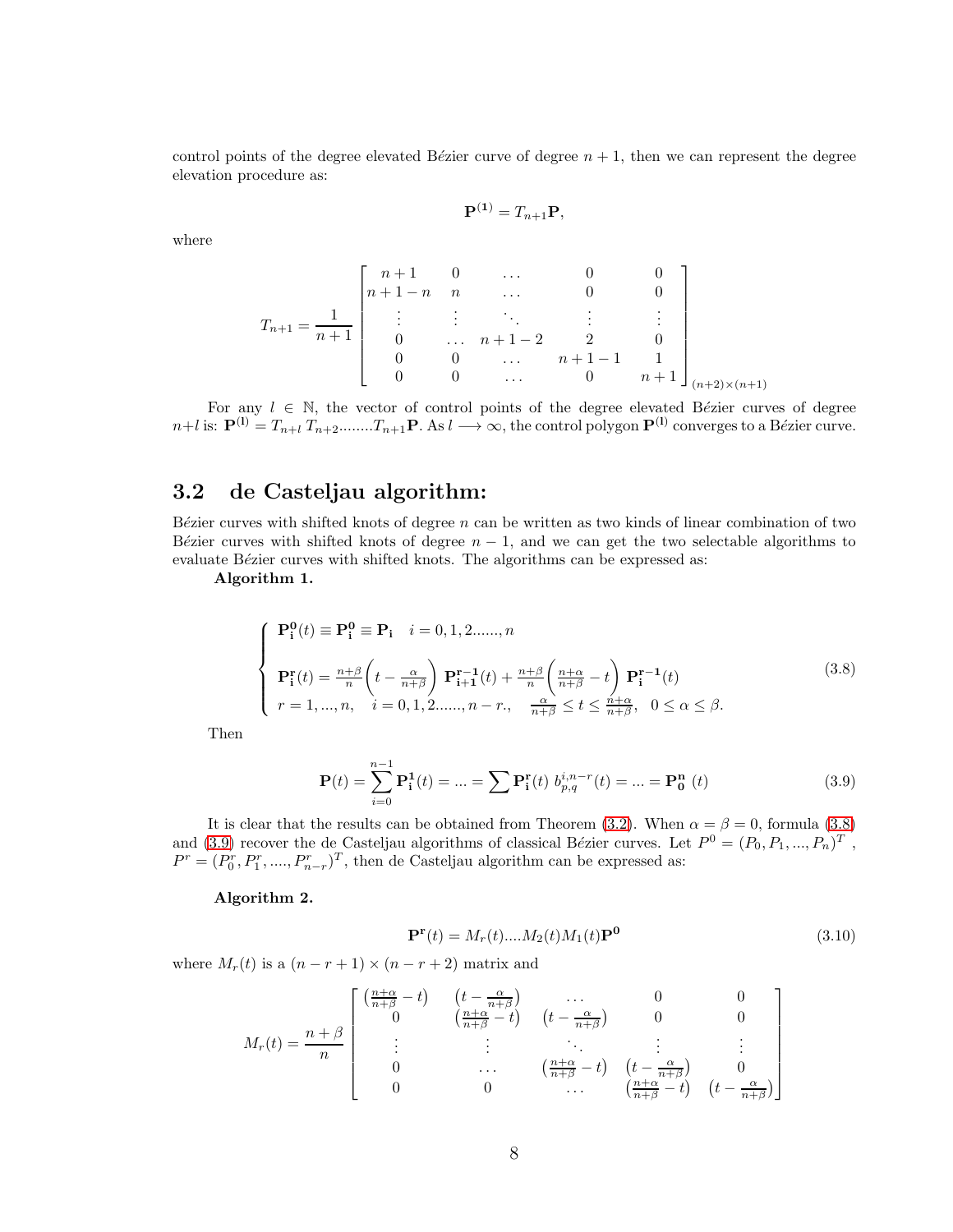#### 4 Tensor product Bézier surfaces with shifted knots on  $\left[\frac{\alpha}{n+1}\right]$  $\frac{\alpha}{n+\beta}$ ,  $\frac{n+\alpha}{n+\beta}$  $\frac{n+\alpha}{n+\beta}$   $\times$   $\left[\frac{\alpha}{n+\alpha}\right]$  $\frac{\alpha}{n+\beta}$ ,  $\frac{n+\alpha}{n+\beta}$  $\frac{n+\alpha}{n+\beta}$

We define a two-parameter family  $P(u, v)$  of tensor product surfaces of degree  $m \times n$  as follow:

<span id="page-8-0"></span>
$$
\mathbf{P}(u,v) = \sum_{i=0}^{m} \sum_{j=0}^{n} \mathbf{P}_{i,j} \ G_{m,\alpha,\beta}^{i}(u) \ G_{n,\alpha,\beta}^{j}(v), \quad (u,v) \in \left[\frac{\alpha}{n+\beta}, \frac{n+\alpha}{n+\beta}\right] \times \left[\frac{\alpha}{n+\beta}, \frac{n+\alpha}{n+\beta}\right], \quad (4.1)
$$

where  $\mathbf{P}_{i,j} \in \mathbb{R}^3$   $(i = 0, 1, ..., m, j = 0, 1, ..., n)$ , and  $G^i_{m,\alpha,\beta}(u)$ ,  $G^j_{n,\alpha,\beta}(v)$  are modified Bernstein functions respectively. We refer to the  $P_{i,j}$  as the control points. By joining up adjacent points in the same row or column to obtain a net which is called the control net of tensor product Bézier surface.

#### 4.1 Properties

1. Geometric invariance and affine invariance property: Since

$$
\sum_{i=0}^{m} \sum_{j=0}^{n} G_{m,\alpha,\beta}^{i}(u) G_{n,\alpha,\beta}^{j}(v) = 1,
$$
\n(4.2)

 $P(u, v)$  is an affine combination of its control points.

2. Convex hull property:  $P(u, v)$  is a convex combination of  $P_{i,j}$  and lies in the convex hull of its control net.

3. Isoparametric curves property: The isoparametric curves  $v = v^*$  and  $u = u^*$  of a tensor product B $\acute{e}z$ ier surface are respectively the B $\acute{e}z$ ier curves with shifted knots of degree m and degree n, namely,

$$
\mathbf{P}(u, v^*) = \sum_{i=0}^m \left( \sum_{j=0}^n \mathbf{P}_{i,j} G_{n,\alpha,\beta}^j(v^*) \right) G_{m,\alpha,\beta}^i(u) , u \in \left[ \frac{\alpha}{n+\beta}, \frac{n+\alpha}{n+\beta} \right];
$$
  

$$
\mathbf{P}(u^*, v) = \sum_{j=0}^n \left( \sum_{i=0}^m \mathbf{P}_{i,j} G_{n,\alpha,\beta}^j(u^*) \right) G_{m,\alpha,\beta}^i(v) , v \in \left[ \frac{\alpha}{n+\beta}, \frac{n+\alpha}{n+\beta} \right]
$$

The boundary curves of  $\mathbf{P}(u, v)$  are evaluated by  $\mathbf{P}(u, \frac{\alpha}{n+\alpha})$ ,  $\mathbf{P}(u, \frac{n+\alpha}{n+\beta})$ ,  $\mathbf{P}(\frac{\alpha}{n+\alpha}, v)$  and  $\mathbf{P}(\frac{n+\alpha}{n+\beta},v).$ 

4. Corner point interpolation property: The corner control net coincide with the four corners of the surface. Namely,  $\mathbf{P}(\frac{\alpha}{n+\alpha}, \frac{\alpha}{n+\alpha}) = \mathbf{P}_{0,0}$ ,  $\mathbf{P}(\frac{\alpha}{n+\alpha}, \frac{n+\alpha}{n+\beta}) = \mathbf{P}_{0,n}$ ,  $\mathbf{P}(\frac{m+\alpha}{m+\beta}, \frac{\alpha}{n+\alpha}) = \mathbf{P}_{m,0}$ ,  $\mathbf{P}(\frac{m+\alpha}{m+\beta},\frac{n+\alpha}{n+\beta})=\mathbf{P}_{m,n},$ 

5. Reducibility: When  $\alpha = \beta = 0$  formula [\(4.1\)](#page-8-0) reduces to a classical tensor product Bézier patch.

#### 4.2 Degree elevation and de Casteljau algorithm

Let  $\mathbf{P}(u, v)$  be a tensor product Bézier surface with shifted knots of degree  $m \times n$ . As an example, let us take obtaining the same surface as a surface of degree  $(m + 1) \times (n + 1)$ . Hence we need to find new control points  $\mathbf{P}_{i,j}^*$  such that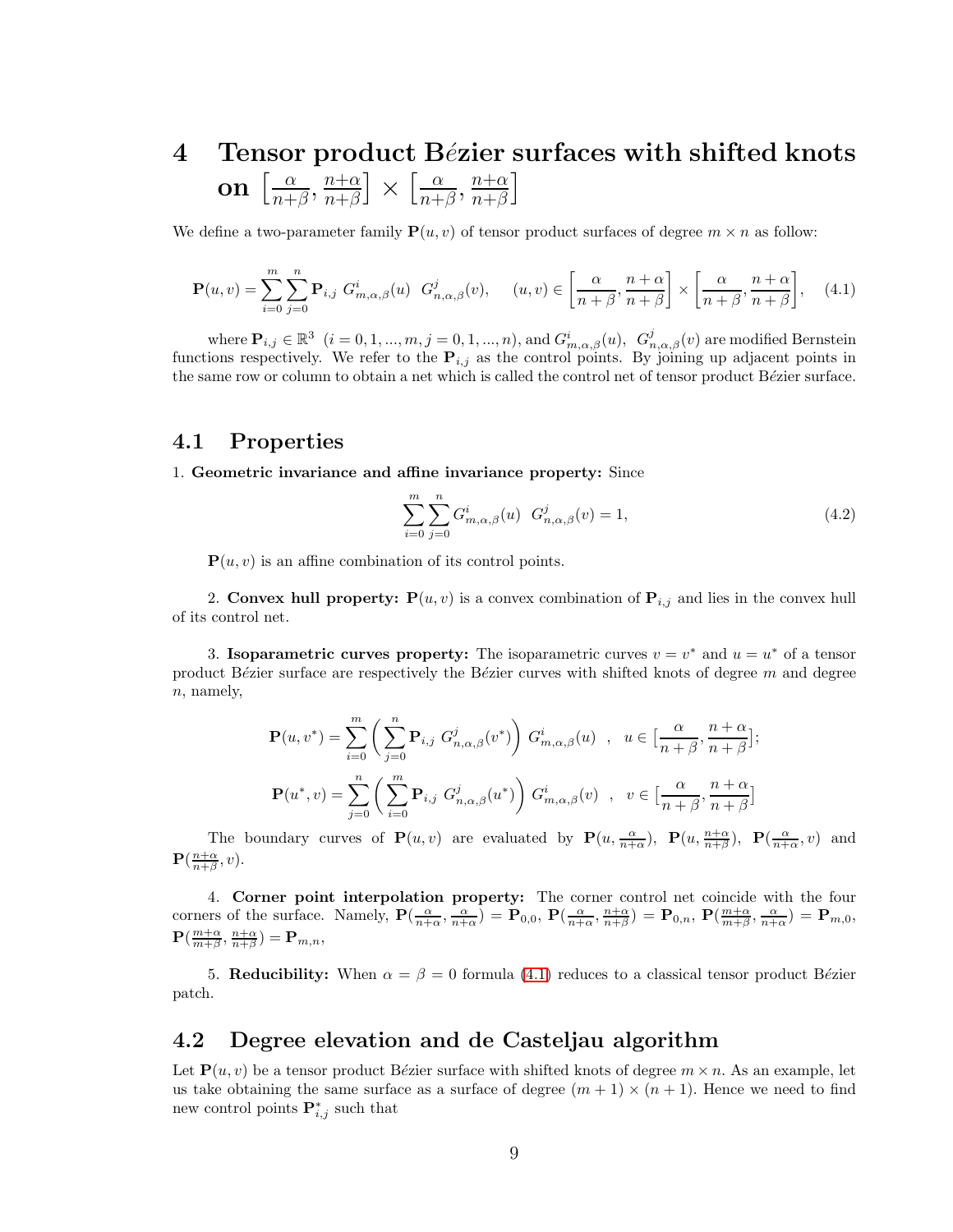$$
\mathbf{P}(u,v) = \sum_{i=0}^{m} \sum_{j=0}^{n} \mathbf{P}_{i,j} \ G_{m,\alpha,\beta}^{i}(u) \ G_{n,\alpha,\beta}^{j}(v) = \sum_{i=0}^{m+1} \sum_{j=0}^{n+1} \mathbf{P}^{*} \mathbf{i,j} \ G_{m+1,\alpha,\beta}^{i}(u) \ G_{n+1,\alpha,\beta}^{j}(v) \tag{4.3}
$$

Let  $\alpha_i = 1 - \frac{m+1-i}{m+1}, \quad \beta_j = 1 - \frac{n+1-j}{n+1}.$ Then

$$
\mathbf{P}_{i,j}^* = \alpha_i \ \beta_j \ \mathbf{P}_{i-1,j-1} + \alpha_i \ (1 - \beta_j) \ \mathbf{P}_{i-1,j} + (1 - \alpha_i) \ (1 - \beta_j) \ \mathbf{P}_{i,j} \tag{4.4}
$$

which can be written in matrix form as

$$
\begin{bmatrix}1-\frac{[m+1-i]}{[m+1]} & \frac{[m+1-i]}{[m+1]}\end{bmatrix}\begin{bmatrix}\mathbf{P}_{i-1,j-1} & \mathbf{P}_{i-1,j} \\ \mathbf{P}_{i,j-1} & \mathbf{P}_{i,j}\end{bmatrix}\begin{bmatrix}1-\frac{[n+1-j]}{[n+1]} \\ \frac{[n+1-j]}{[n+1]}\end{bmatrix}
$$

The de Casteljau algorithms are also easily extended to evaluate points on a Bézier surface. Given the control net  $P_{i,j} \in \mathbb{R}^3, i = 0, 1, ..., m, j = 0, 1, ..., n$ .

<span id="page-9-5"></span>
$$
\begin{cases}\n\mathbf{P_{i,j}^{0,0}}(u,v) \equiv \mathbf{P_{i,j}^{0,0}} \equiv \mathbf{P_{i,j}} & i = 0, 1, 2, \dots, m; \quad j = 0, 1, 2, \dots n.\n\end{cases}
$$
\n
$$
\mathbf{P_{i,j}^{r,r}}(u,v) = \left[\frac{m+\beta}{m}\left(\frac{m+\alpha}{m+\beta} - t\right) - \frac{m+\beta}{m}\left(t - \frac{\alpha}{m+\beta}\right)\right] \left[\begin{matrix}\n\mathbf{P}_{i,j}^{r-1,r-1} & \mathbf{P}_{i,j+1}^{r-1,r-1} \\
\mathbf{P}_{i+1,j}^{r-1,r-1} & \mathbf{P}_{i+1,j}^{r-1,r-1}\n\end{matrix}\right] \left[\begin{matrix}\n\frac{n+\beta}{n}\left(\frac{n+\alpha}{n+\beta} - t\right) \\
\frac{n+\beta}{n}\left(t - \frac{\alpha}{n+\beta}\right)\n\end{matrix}\right]
$$
\n
$$
r = 1, \dots, k, \quad k = \min(m, n) \quad i = 0, 1, 2, \dots, m-r; \quad j = 0, 1, \dots, n-r, \quad \frac{\alpha}{n+\beta} \le t \le \frac{n+\alpha}{n+\beta}
$$
\n
$$
(4.5)
$$

or

When  $m = n$ , one can directly use the algorithms above to get a point on the surface. When  $m \neq n$ , to get a point on the surface after k applications of formula [\(4.5\)](#page-9-5), we perform formula [\(3.10\)](#page-7-2) for the intermediate point  $\mathbf{P}_{i,j}^{k,k}$ .

**Note:** We get classical Bézier curves and surfaces for  $(u, v) \in \left[\frac{\alpha}{n+\beta}, \frac{n+\alpha}{n+\beta}\right] \times \left[\frac{\alpha}{n+\beta}, \frac{n+\alpha}{n+\beta}\right]$  when we set the parameter  $\alpha = \beta = 0$ .

### 5 Future work

In near future, we will construct  $q$ -analogue of Bézier curves and surfaces with shifted knots and we will also study de Casteljau algorithm and degree evaluation properties for curves and surfaces.

# <span id="page-9-0"></span>References

- [1] S. N. Bernstein, Constructive proof of Weierstrass approximation theorem, *Comm. Kharkov Math. Soc.* (1912)
- <span id="page-9-2"></span><span id="page-9-1"></span>[2] P.E. B´ezier, Numerical Control-Mathematics and applications, *John Wiley and Sons, London*, 1972.
- [3] Cetin Disibuyuk and Halil Oruc, Tensor Product q-Bernstein Polynomials, *BIT Numerical Mathematics*, Springer 48 (2008) 689-700.
- <span id="page-9-3"></span>[4] Cetin Disibuyuk. "Tensor Product *q*Bernstein Bézier Patches", *Lecture Notes in Computer Science*, 2009.
- <span id="page-9-4"></span>[5] Rida T. Farouki, V. T. Rajan, Algorithms for polynomials in Bernstein form, *Computer Aided Geometric Design,* Volume 5, Issue 1, June 1988 .